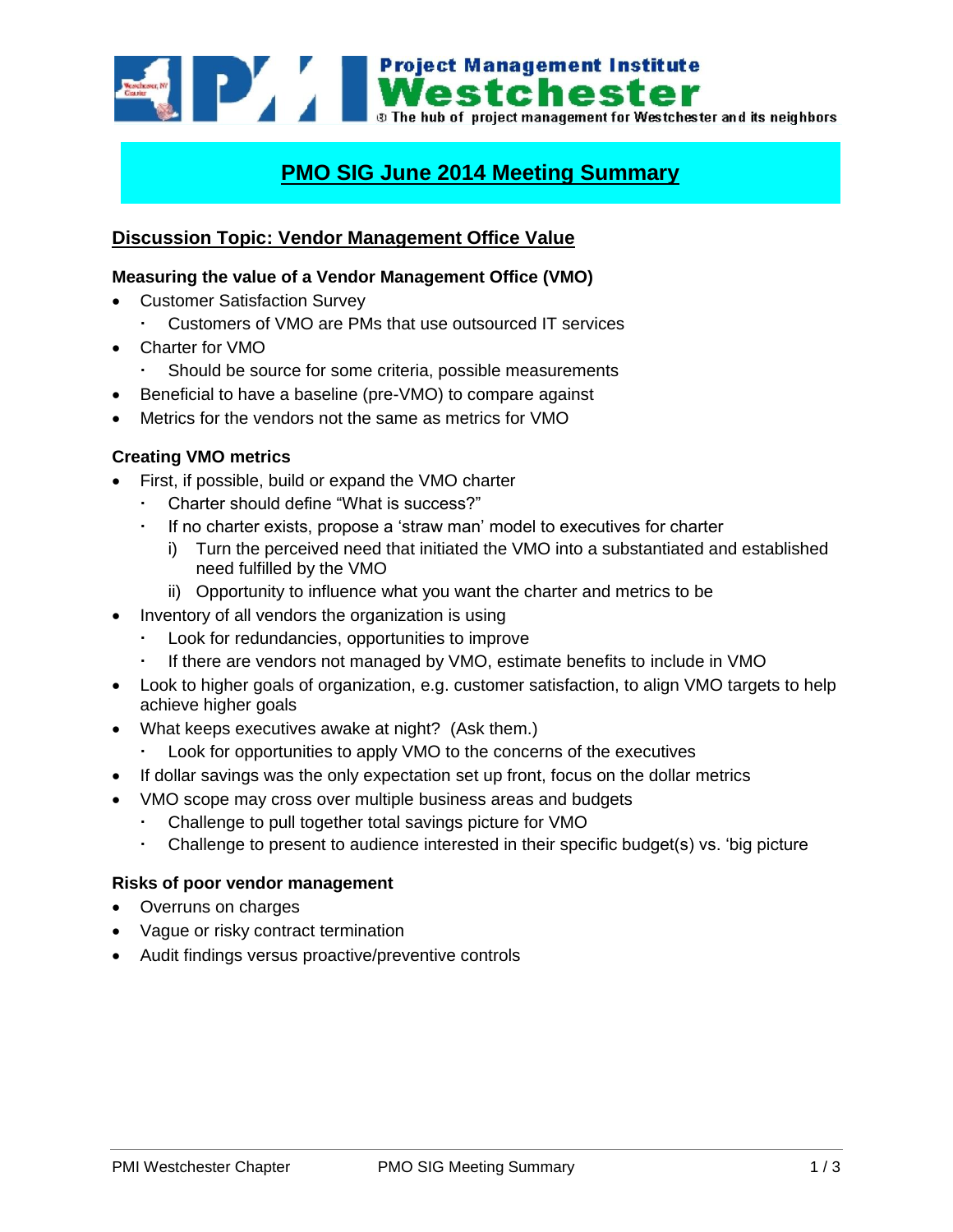

## **Added value from VMO**

- Onboarding of new vendors
	- Can be a long process, can benefit from experienced coordination
	- Can be optimized via VMO
		- i) Contract consistency
		- ii) Contract 'tightness', e.g. clauses for reporting, termination
- Following all onboarding and standardization of vendor management
	- Demonstrate need to maintain vigilance
	- Dismantling MO could lead to 'fires' returning
	- Show any scenarios that could have happened, things VMO caught, prevented, repaired
- Look for opportunities to expand VMO and extend value
	- $\cdot$  To other organizations
	- To operations (vs. projects)

# **Discussion Topics for Next Season**

- Focusing on Your Sphere of Control (Changing the things you can)
- Types of Charters
- Using BAs in PMO Models
- Internal Audit Projects
- Enforcing Results Offshore

## **Next Meeting**

Next meeting is in September. Topic TBD. Have a good summer!

## **PMO SIG Discussion Topics to Consider**

- 1. PMO Practice
	- a. PMO Resources Templates, Websites, etc.
- $\sqrt{\phantom{a}}$  b. PMO Best Practices to support learning and process improvement within project teams
- $\sqrt{ }$  c. Coordination to roll out Agile in your organization
	- d. PMO Governance and Portfolios
	- 2. PMO Promotion
		- a. Looking at the PMO from the Outside
		- b. PMO Promotion in the Academic World
		- c. Promoting the value of the PMO
		- d. Explaining the benefits of the PMO
	- 3. Organizing and Starting the PMO
		- a. Defining the Role of the PMO
		- b. Supporting Organizational Decisions
		- c. The PMO and Cross Organizational Matrix Management
		- d. Lifecycle of a PMO, how to start one and pitfalls at different stages of the lifecycle
		- e. Where should the PMO be migrated into with a company that re-organizes, downsizes?